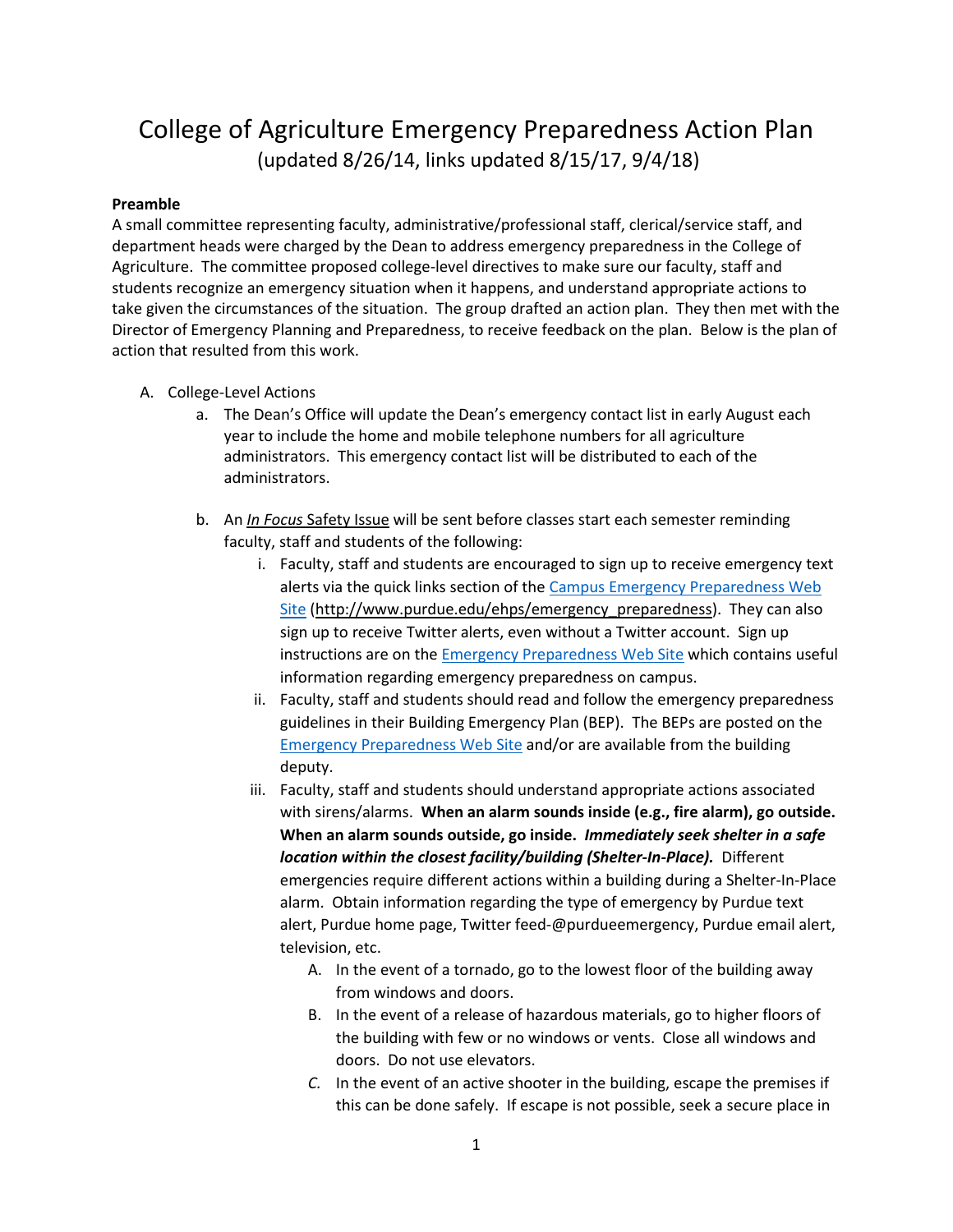which to hide, preferably behind a locked door. Note that this location may not necessarily be your office. Try not to restrict options for movement. If a class is underway when news is received of a shooter nearby, and escape is not possible, faculty should lock or barricade classroom doors. Situational awareness is important when considering what action to take. The *Get Ready, Get Set, Go* poster on the [Emergency Preparedness Web Site](http://www.purdue.edu/ehps/emergency_preparedness/) emphasizes that faculty, staff and students should adjust their actions based on the situation.

- D. Faculty, staff and students should reflect on where they generally spend their time on campus and develop individual emergency plans for these locations so they know where to go in the event of an emergency.
- E. Faculty and staff cannot force students to shelter in place, but they should encourage them to do so.
- F. Because people are to go inside buildings during a shelter-in-place situation, outside doors of buildings should *not* be locked.
- iv. Purdue policy requires immediate evacuation when a fire alarm sounds inside a building. Follow your Building Emergency Plan (BEP). The university requires that each department/unit have an evacuation plan that identifies their Emergency Assembly Area (EAA). In the event of a building evacuation, individual faculty and staff are accounted for in their EAA.
- v. For questions regarding campus emergency preparedness, visit the [Emergency](http://www.purdue.edu/ehps/emergency_preparedness/)  [Preparedness and Planning Office Web Site.](http://www.purdue.edu/ehps/emergency_preparedness/)
- B. Department/Unit-Level Actions (early in the fall semester)
	- a. Training video, "Shots Fired on Campus: When Lightning Strikes" linked to the [Emergency Preparedness and Planning Office Web Site](http://www.purdue.edu/ehps/emergency_preparedness/)
		- i. Department heads/unit leaders in the College of Agriculture should strongly encourage (not require – the video may be deeply disturbing to some) all faculty and staff to view the "Shots Fired…" shooter awareness training video every fall.
		- ii. New employees who start during the academic year should be encouraged to view the video as part of their orientation.
		- iii. A representative from the Purdue Police Department will attend an early AGR 101 class each fall to discuss the broader issue of campus safety, including issues with assault, personal safety, alcohol, and what to do in the event of an active shooter. Links to the "Shots Fired…" video will be made available to all incoming undergraduate students during this presentation and they will be strongly encouraged to view the video.
		- iv. All graduate students in the College of Agriculture should be strongly encouraged to view the video during their departmental graduate student orientation.
		- v. All undergraduate students with teaching responsibilities (e.g., lab assistants) should be strongly encouraged view the video at least annually and as part of their teaching orientation.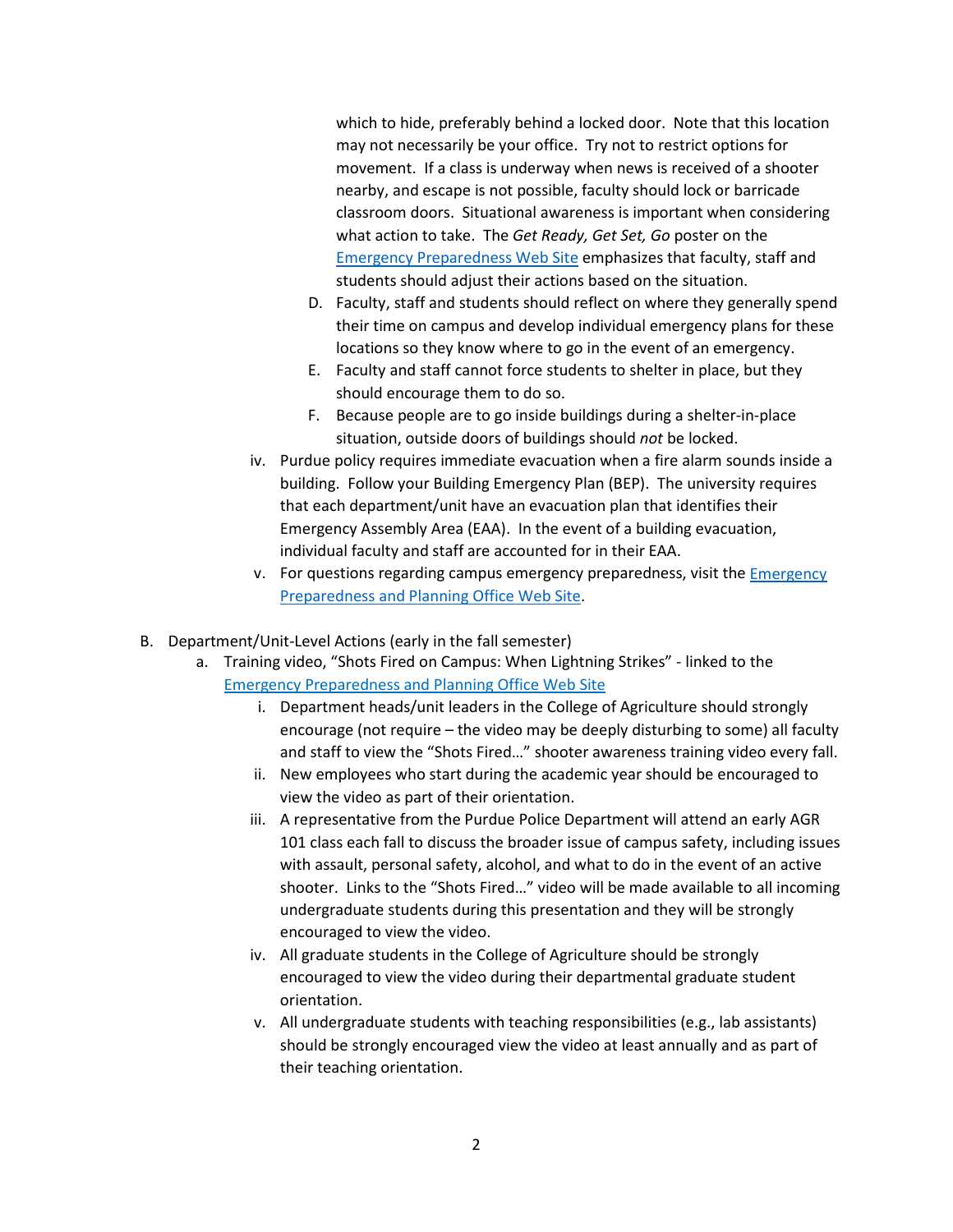- b. All-Hazards Awareness Training
	- i. All department heads/unit leaders in the College of Agriculture should encourage their faculty and staff to attend the All-Hazards Awareness Training session annually either in person or via Blackboard Learn or WebCert. Sign-up procedures for all three options are on the [Emergency Preparedness Web Site.](http://www.purdue.edu/ehps/emergency_preparedness/) The Emergency Preparedness Office will also come to individual departments to present the one-hour training when requested.
- c. While the department head/unit leader will make every effort to ensure alarms can be heard within all offices and classrooms in their department/unit, there may be remote space within large buildings where outside alarms may not be heard. Department heads/unit leaders may find it necessary to assign someone near remote spaces to alert occupants of an emergency. This person may or may not be the building deputy. Different people may need to be assigned to this task depending on the location of these remote zones. Note that staff must not put themselves at risk while alerting others of an emergency. In addition to personal notification, a new system of pop-up information boxes will display emergency information on most active university computers. Alert beacons, newly installed in many of the large classrooms on campus, will alert occupants in these classrooms of emergencies.
- d. Department heads/unit leaders must make sure their faculty and staff are familiar with the specific plans identified in their BEP (e.g., where to meet after evacuating the building). Check with the building deputy for BEP specifics. The BEPs are posted on the [Emergency Preparedness Web Site](http://www.purdue.edu/ehps/emergency_preparedness/) and are available from the building deputy.
- C. *Academic* Department Actions (early each fall and spring semester):
	- a. Every Agriculture academic department's schedule deputy will make sure the [Emergency Quick Reference Guide](https://www.purdue.edu/ehps/emergency_preparedness/docs/6.8.17Quick%20Ref%20Guide-updated-Dec2016.pdf) is posted on the doors in all College of Agriculture building classrooms.
	- b. During the beginning of each semester, department heads will meet with faculty and teaching assistants (TAs) to discuss emergency preparedness. Below are items that must be included in this discussion.
		- i. Faculty and TAs must take emergency warnings seriously. When sirens go off, they are required to take appropriate action, especially if they are with a classroom of students.
		- ii. Faculty and TAs must be aware of their surroundings, including when they are teaching in a non-College of Agriculture building. They must know where to go in the event of an emergency.
		- iii. Faculty and TAs must remind students when appropriate about other safety issues that apply, including in labs, on farms, etc. These discussions will be targeted to issues related to their specific areas.
		- iv. The university requires that faculty and TAs present the customized two-page [Emergency Preparedness Classroom Safety Briefing](https://intranet2.ag.purdue.edu/departments/dean/facultyinfo/Shared%20Documents/Emergency%20Preparedness%20Classroom%20Safety%20Briefing.pdf) to students on the first day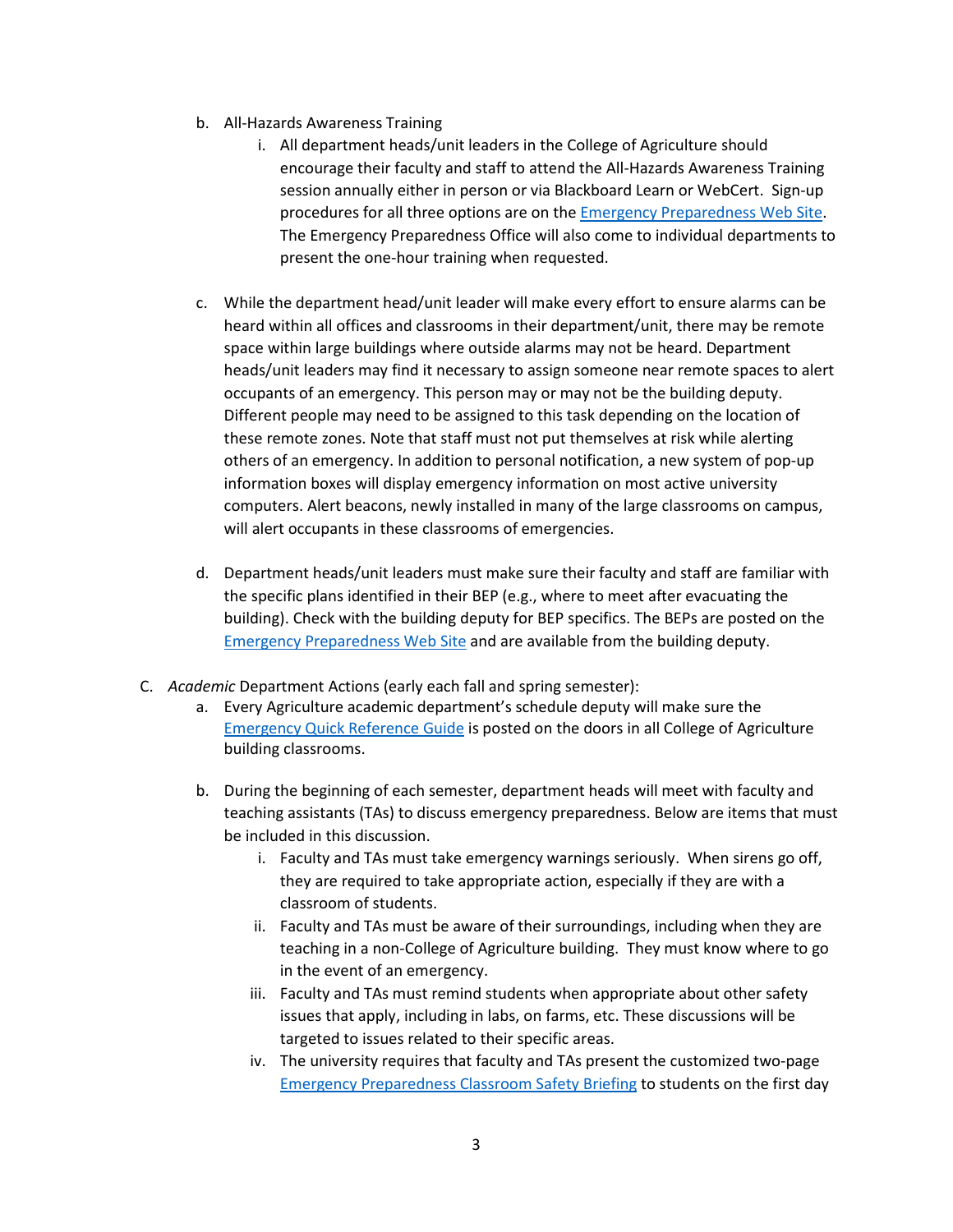of class each semester. See [this site](http://www.purdue.edu/ehps/emergency_preparedness/faculty/index.html) for this briefing and additional information and excellent resources regarding communicating classroom safety to students.

v. Faculty and TAs should be made aware of the university weapons policy, below and in section 2.B of th[e University Policy on Facilities and Safety \(IV.B.1\)](http://www.purdue.edu/policies/facilities-safety/ivb1.html)

The possession, use, or distribution of any explosives, guns, or other deadly or dangerous materials or weapons reasonably calculated to cause bodily injury is prohibited in University Facilities, unless specifically authorized by the EVPT or authorized representative or required by or used in the course of a University activity and under the supervision of a University representative. The EVPT or authorized representative may make reasonable search of patrons, fans, or visitors for any explosives, guns, or other deadly or dangerous materials or weapons as deemed necessary for the protection of the University Facility and its occupants.

vi. During the course of work responsibilities, faculty and TAs are required to evaluate student performance, monitor ethical conduct (e.g., cheating) and provide grades as appropriate. In those cases where students dispute their grade or other actions taken by faculty/instructors, faculty and TAs must be mindful of potentially volatile students and take action to defuse or prevent dangerous incidents. Meeting one-on-one with an angry student is discouraged. Instead, faculty could meet with the student, his/her advisor, the department head, and/or the course instructor as a small group to discuss the circumstances surrounding the grade/action taken by the faculty member/instructor, and to advise the student regarding the appeal process. Identifying troubled students before situations get dangerous may save lives. The "Shots Fired…" video describes such students as angry, argumentative, failing to take responsibility for their own actions, blaming others for their problems, and perceiving everything as a slight toward them. They are described as injustice collectors. Faculty must be aware of these warning signs in students. The Purdue University Behavior Intervention Team (BIT) is managed through the Office of the Dean of Students. The BIT focuses on prevention and early intervention for any students who have raised concerns and may be at risk of harming either themselves or others, or who pose a significant disruption to the living, learning or work environment. When in doubt about a given circumstance, contact the department head, the Office of the Dean of Students, and/or the Purdue Police Department to ask for advice on how to best resolve the situation. If it is an emergency situation where there is an immediate threat, call 911.